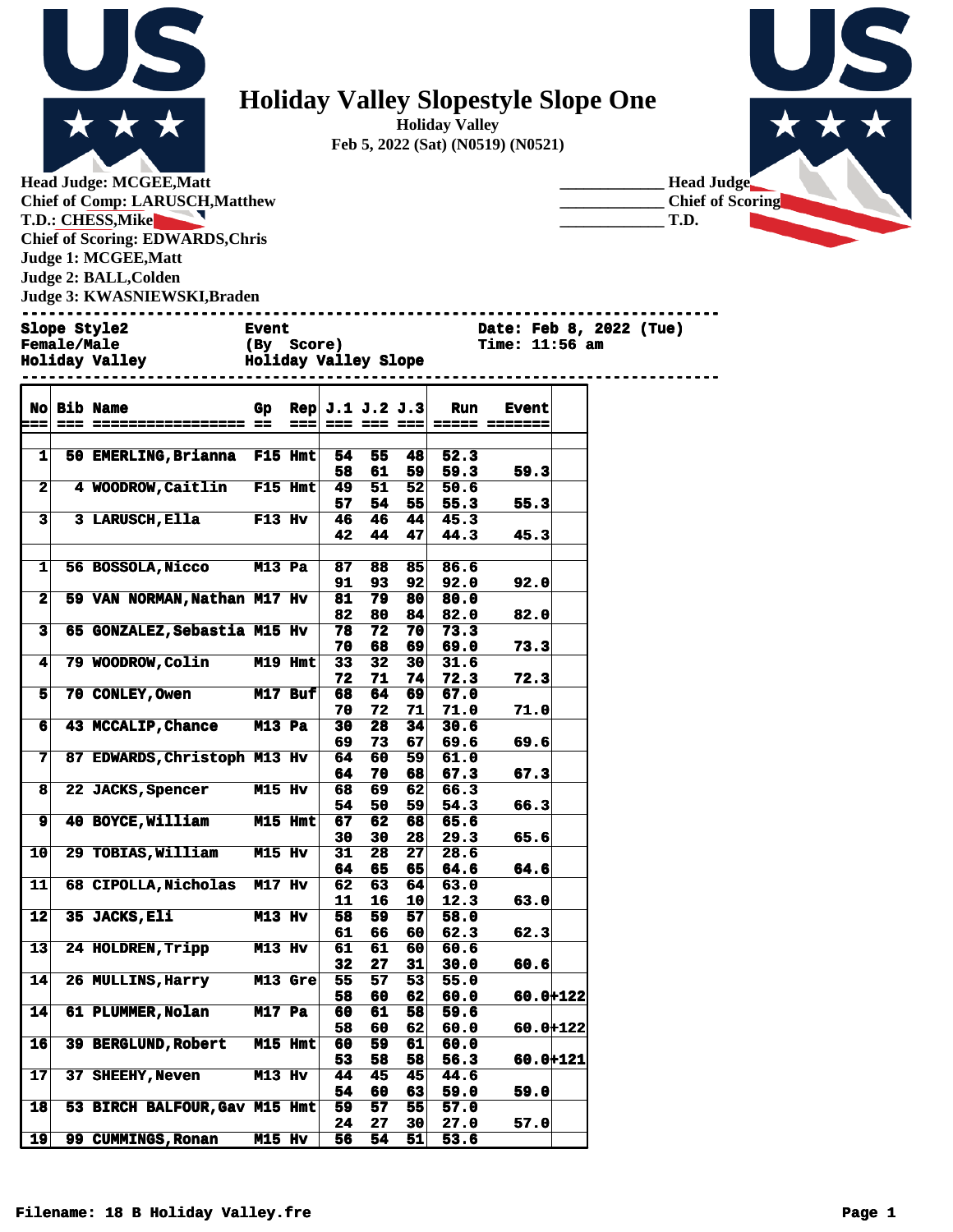**Female/Male (By Score) Time: 11:56 am Holiday Valley Holiday Valley Slope** 

Slope Style2 **Event** Event Date: Feb 8, 2022 (Tue)<br> **Female/Male** (By Score) Time: 11:56 am

| <b>No</b> |    | <b>Bib Name</b>       | Gp            | <b>Rep</b> |    | J.1 J.2 J.3 |                 | <b>Run</b> | <b>Event</b> |  |
|-----------|----|-----------------------|---------------|------------|----|-------------|-----------------|------------|--------------|--|
| ===       |    |                       |               |            |    |             |                 |            |              |  |
|           |    |                       |               |            | 10 | 16          | 20 <sub>l</sub> | 15.3       | 53.6         |  |
| 20        | 49 | <b>HELKEY, Jack</b>   | <b>M15 Hv</b> |            | 50 | 53          | 50              | 51.0       |              |  |
|           |    |                       |               |            | 54 | 50          | 55              | 53.0       | 53.0+153     |  |
| 21        |    | 28 WOLLEN, Trevor     | M17           | <b>Buf</b> | 55 | 54          | 50              | 53.0       |              |  |
|           |    |                       |               |            | 46 | 48          | 53              | 49.0       | 53.0+147     |  |
| 22        | 67 | <b>CROCKETT, Evan</b> | <b>M15 Hv</b> |            | 55 | 51          | 53              | 53.0       |              |  |
|           |    |                       |               |            | 47 | 46          | 51              | 48.0       | 53.0+108     |  |
| 23        |    | 16 HASELEY, Ayden     | M13 Hv        |            | 50 | 52          | 54              | 52.0       |              |  |
|           |    |                       |               |            | 48 | 54          | 50              | 50.6       | 52.0         |  |
| 24        |    | 21 O'LEARY, Cian      |               | M11 Buf    | 50 | 50          | 49              | 49.6       |              |  |
|           |    |                       |               |            | 22 | 20          | 24              | 22.0       | 49.6         |  |
| 25        |    | 15 LAHM, Noah         | <b>M15 Pa</b> |            | 37 | 38          | 33              | 36.0       |              |  |
|           |    |                       |               |            | 44 | 45          | 41              | 43.3       | 43.3         |  |
| 26        | 75 | <b>SCHOGER, Jacob</b> | MO9           | <b>Hmt</b> | 20 | 21          | 30 <sup>°</sup> | 23.6       |              |  |
|           |    |                       |               |            | 20 | 18          | 20              | 19.3       | 23.6         |  |
|           |    |                       |               |            |    |             |                 |            |              |  |

**Winfree 2022.00, B Rules, Rand=425 @ 9:42a(22-2-5), S2**